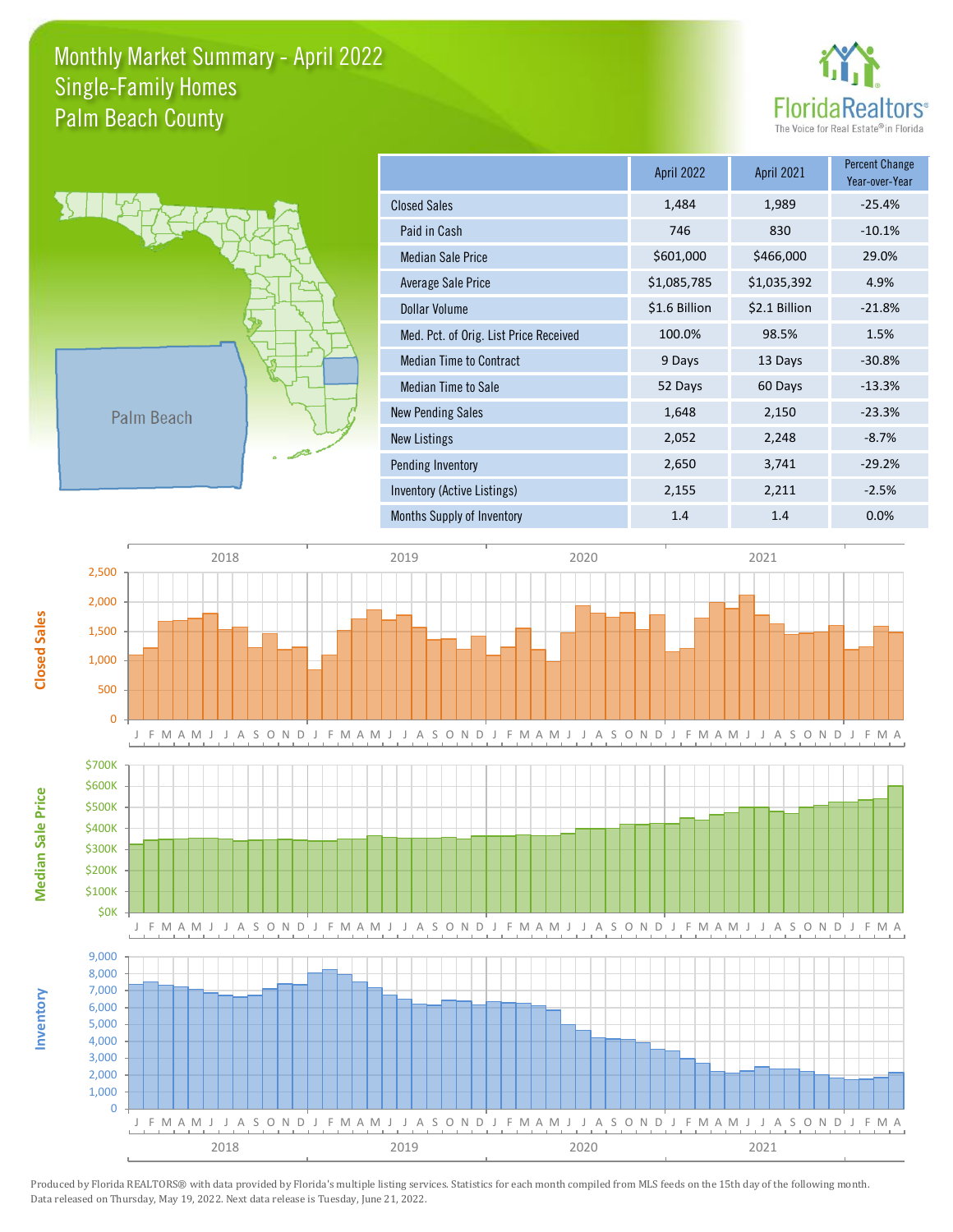## Monthly Distressed Market - April 2022 Palm Beach County Single-Family Homes





Produced by Florida REALTORS® with data provided by Florida's multiple listing services. Statistics for each month compiled from MLS feeds on the 15th day of the following month. Data released on Thursday, May 19, 2022. Next data release is Tuesday, June 21, 2022.

**Closed Sales**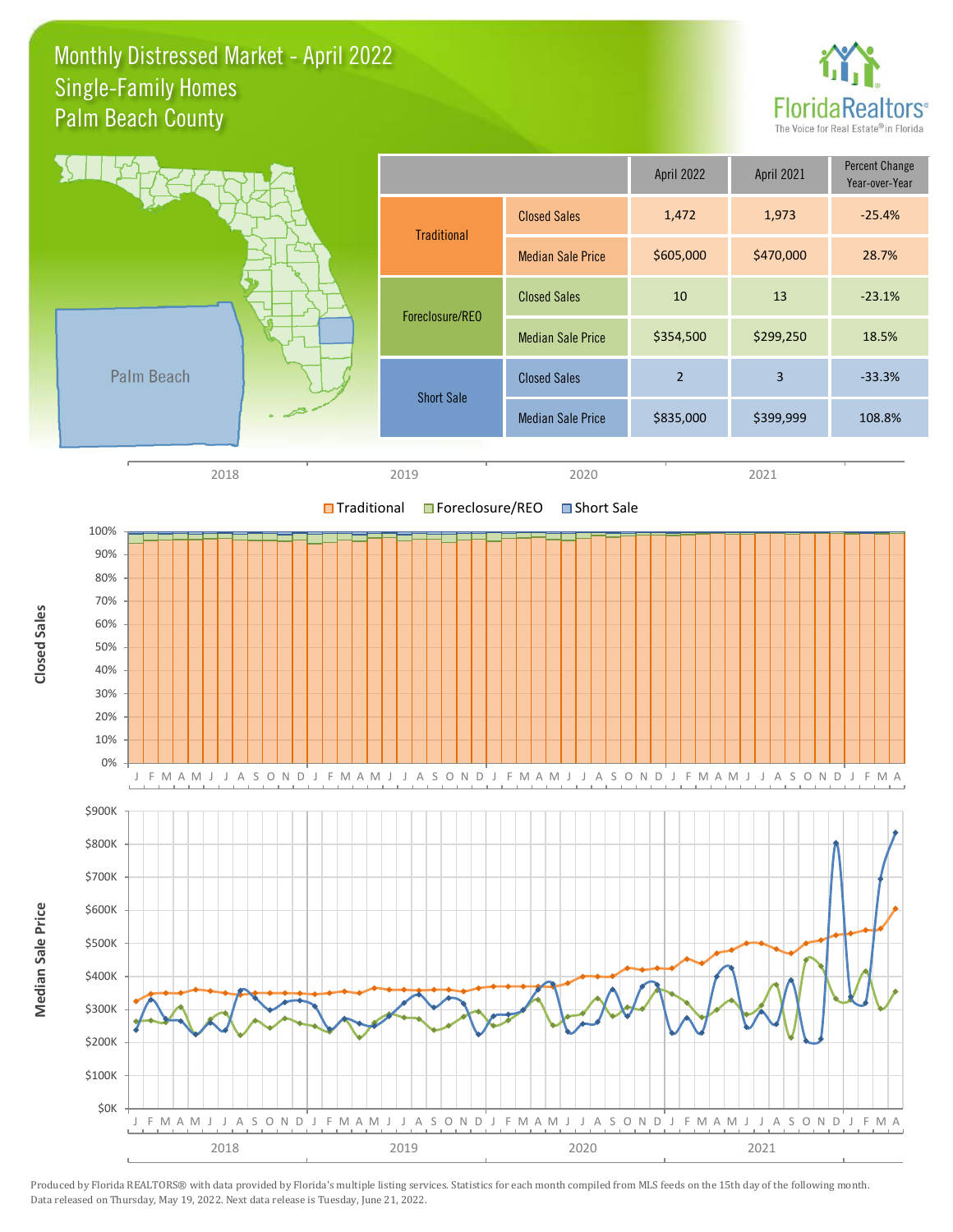Monthly Market Summary - April 2022 Palm Beach County Townhouses and Condos





**Inventory**

**Median Sale Price**

**Median Sale Price** 

**Closed Sales**

|                                        | <b>April 2022</b> | <b>April 2021</b> | <b>Percent Change</b><br>Year-over-Year |
|----------------------------------------|-------------------|-------------------|-----------------------------------------|
| <b>Closed Sales</b>                    | 1,472             | 2,017             | $-27.0%$                                |
| Paid in Cash                           | 972               | 1,213             | $-19.9%$                                |
| <b>Median Sale Price</b>               | \$293,500         | \$240,250         | 22.2%                                   |
| <b>Average Sale Price</b>              | \$532,550         | \$425,069         | 25.3%                                   |
| <b>Dollar Volume</b>                   | \$783.9 Million   | \$857.4 Million   | $-8.6%$                                 |
| Med. Pct. of Orig. List Price Received | 100.0%            | 96.1%             | 4.1%                                    |
| <b>Median Time to Contract</b>         | 10 Days           | 28 Days           | $-64.3%$                                |
| <b>Median Time to Sale</b>             | 51 Days           | 72 Days           | $-29.2%$                                |
| <b>New Pending Sales</b>               | 1,511             | 2,140             | $-29.4%$                                |
| <b>New Listings</b>                    | 1,729             | 1,752             | $-1.3%$                                 |
| <b>Pending Inventory</b>               | 2,438             | 3,410             | $-28.5%$                                |
| Inventory (Active Listings)            | 1,650             | 2,774             | $-40.5%$                                |
| <b>Months Supply of Inventory</b>      | 1.1               | 2.2               | $-50.0%$                                |



Produced by Florida REALTORS® with data provided by Florida's multiple listing services. Statistics for each month compiled from MLS feeds on the 15th day of the following month. Data released on Thursday, May 19, 2022. Next data release is Tuesday, June 21, 2022.